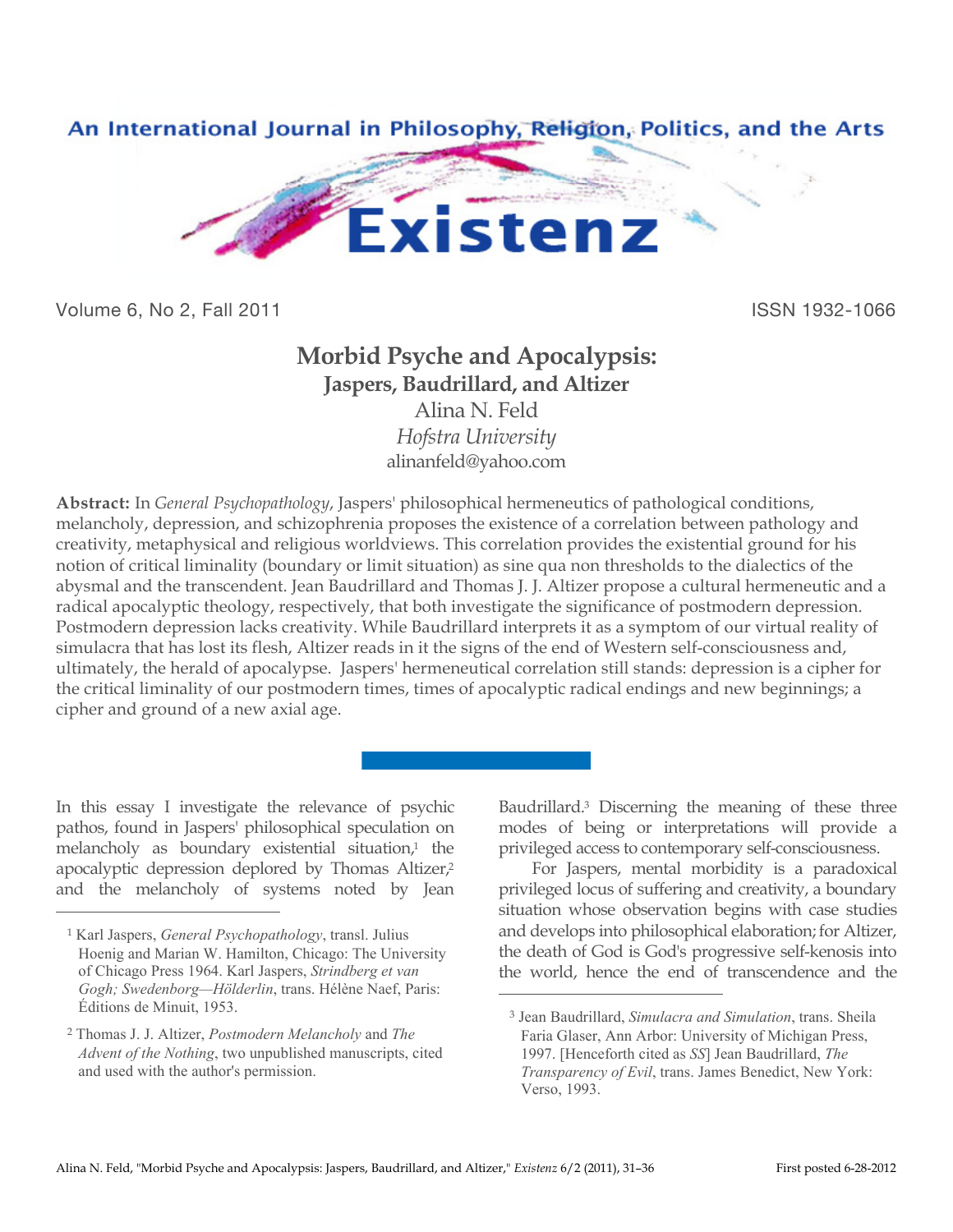reign of immanence as the apocalyptic *coincidentia oppositorum*. Altizer detects a depressive mood or ontological boredom that is becoming the contemporary mood par excellence; this is not the existential dark mood, nor the Romantic melancholy, but a thinning out of consciousness, a growing emptiness that seems to correspond to a uniquely modern Nothing. He questions whether such uniquely modern human mood can still be redemptive, and what redemption may mean for late modernity. Baudrillard notes the postmodern "melancholy of systems" caused by the technological actualization of our poetic and theological metaphors, one that seems closed to any genuine deepening of self-consciousness.

Altizer, Baudrillard, and Jaspers are intrigued and disturbed by the potentialities of a psychic atmosphere: individual and collective pathologies are investigated as apocalyptically revealing or concealing, providing or forbidding access into the centre of being or of meaning—an interesting encounter occurs that illuminates the three different perspectives as follows.

## **Thomas Altizer and Jean Baudrillard**

One aspect of the hermeneutic ground shared by Altizer, the apocalyptic theologian, and Baudrillard, the atheological theorist of culture, is concern for the ontological transformation suffered by postmodern self-consciousness. The inquiry unfolds into the metaphysics of a postmodern subjectivity that lives out intimately the death or absence of the Christian God, and shows some of the philosophical and cultural implications of this theological death in the crepuscular light of our times.

If the soul experiences the death or absence of God through what Ricoeur calls *meontological* moods moods in which the void of nonbeing emerges—both Baudrillard and Altizer specify melancholy or depression as the postmodern mood par excellence. Altizer's theology celebrates this death as God's progressive kenosis into Creation, Incarnation, Crucifixion, and Resurrection; thus the fulfillment of the Incarnation is a total inversion of transcendence into immanence, a God *en abime*—an absolute *coincidentia oppositorum*. Naturally, this progressive event presupposes a turn toward interiority, since a prime locus of this *coincidentia oppositorum* is our torn consciousness.

Arguably, there is hardly a more significant mode of this, our paradoxical postmodern subjective body, than the meontological mood of melancholy. Indeed, in "Postmodernity and Guilt," an unpublished manuscript

andante coda to *The New Gospel of Christian Atheism*, 4 Altizer reflects on postmodern melancholic consciousness:

So it is that an ancient melancholy is passing into a truly new depression, a depression wholly beyond all possible individual enactment, and hence beyond all individual responsibility, but precisely thereby it is all comprehensive as melancholy cannot possibly be.5

Meanwhile, in a remarkably similar vein, Baudrillard muses on the novum of postmodernity in the last chapter of *SS*, "On Nihilism":

It is this melancholia that is becoming our fundamental passion…Melancholia is the fundamental tonality of functional systems, of current systems of simulation, of programming and information. Melancholia is the inherent quality of the mode of the disappearance of meaning, of the mode of the volatilization of meaning in operational systems. And we are all melancholic. [*SS* 162]

If indeed depression is all comprehensive today and melancholia is becoming our fundamental passion, the passion of postmodernity par excellence, world philosophy must begin here, with the melancholic condition or, in Heidegger's terms, the contemporary ontological attunement to melancholy and profound boredom, one in which the dead God resurfaces in the  $s$  $011$ <sup>6</sup>

Thus our task will be to understand Altizer's allcomprehensive depression and Baudrillard's melancholic passion philosophically. Altizer's interrogation of the meaning of the prevalent contemporary mood as "a melancholy from which guilt is totally absent," and which is reduced to "a comprehensive depression," takes on anguished tones. Altizer observes an unexpected innocence, the innocence of the amnesiac murderer of God and self. As postmodern citizens we do not need to appeal to the memory pill, as we have already discarded our historical consciousness by pursuing the instant and

<sup>4</sup> Thomas J. J. Altizer, *The New Gospel of Christian Atheism*, Aurora, CO: Davies Group, 2002.

<sup>5</sup> Thomas J. J. Altizer, *Postmodernity and Guilt*, unpublished manuscript written in March 2005, quoted with permission of the author.

<sup>6</sup> Martin Heidegger, "Awakening a Fundamental Attunement in our Philosophizing" in *The Fundamental Concepts of Metaphysics: World, Finitude, Solitude*, trans. William McNeill and Nicholas Walker, Bloomington: Indiana University Press 1995, pp. 59–167.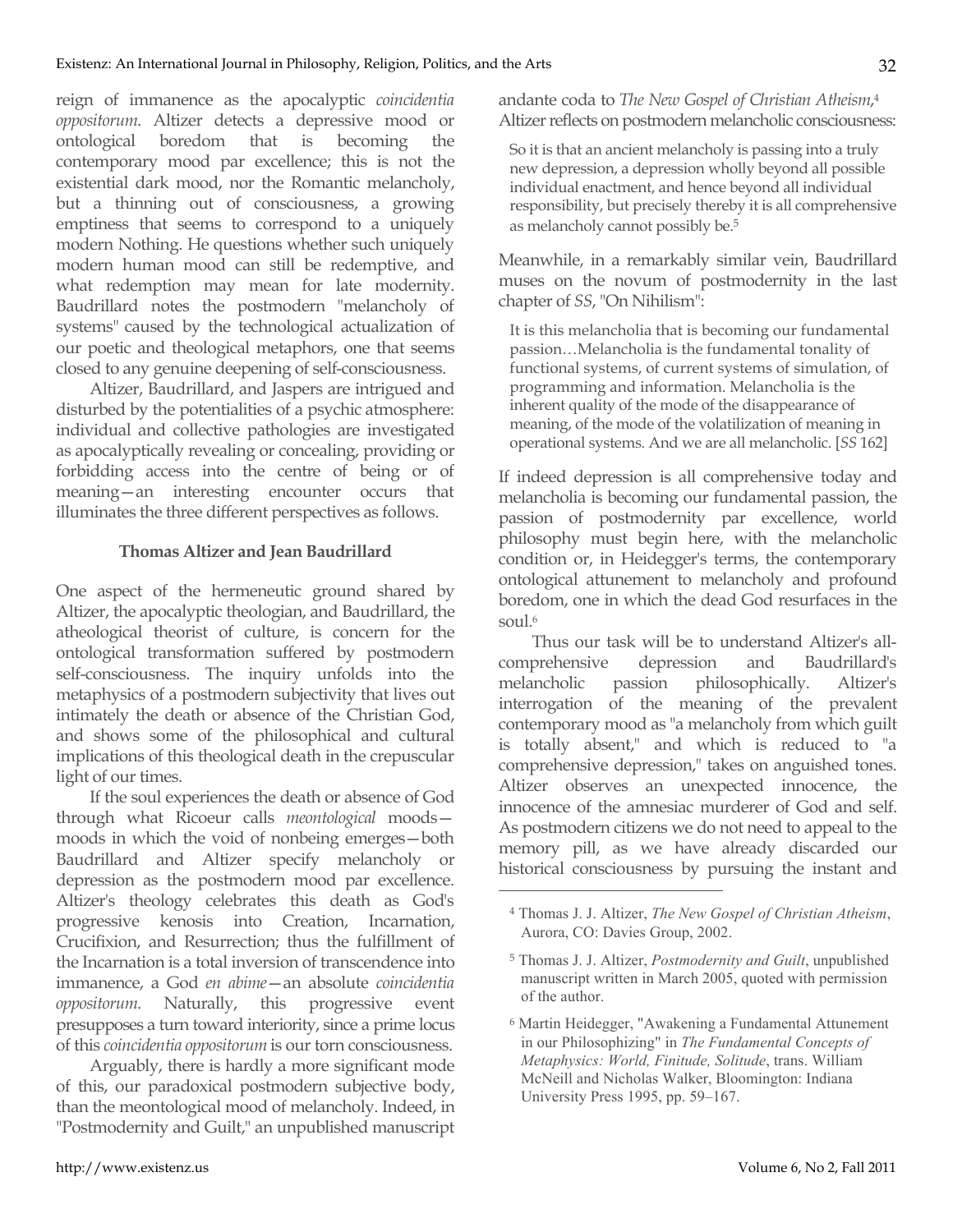vicarious satisfaction of virtual instantaneity and simultaneity. In revolting against the concept of sin and choosing instead the false freedom of the victim, postmodernity, living without the memory of its past history, becomes innocent: it loses its guilt, but, with it, memory as well, incurring loss of the unity of the self, its self-identity, its courage and self-responsibility; it loses Transcendence and becomes fully immanent.

In the absence of the melancholic torment of selfcontradiction and guilt, the postmodern becomes indifferent or depressed. Now innocent through amnesia and indifference, the postmodern consciousness regresses, reduced back into a seed, or it simply dissolves, attaining—as Nietzsche's guilty consciousness dreamt—the easy bliss of the cow or the infant.7 An apocalyptic theologian such as Altizer is profoundly disturbed by this guiltless consciousness that according to him reveals total inner emptiness and mutely witnesses to the end of self-consciousness and its history, a history that began with the agony of selfcontradiction of guilt in Paul and Augustine. He distinguishes between melancholy as a condition marked principally by a sense of guilt, even a delirium of guilt, and the contemporary manifestation of depression or apathy, from which guilt is totally absent. As a fully dialectical theologian, Altizer can nonetheless discern in this apocalypse of self-consciousness—its dissolution into absolute emptiness—the womb, *chora*, of absolute fullness, which is the fullness of a new heaven and a new earth.

Although Baudrillard names the postmodern state of consciousness as melancholy, his description belies this and lets appear the undifferentiated mood of transparency or emptiness that Altizer calls depression, characterized by a guiltless innocence. He too sees this consciousness as being outside the dialectical life and polarity proper to self-consciousness.

Disappearance, aphanis, implosion, Fury of *Verschwindens*. Transpolitics is the elective sphere of the mode of disappearance (of the real, of meaning, of the stage, of history, of the social, of the individual). [I]n disappearance, in the desertlike, aleatory and indifferent form, there is no longer even pathos, the pathetic of nihilism—that mythical energy that is still the force of

nihilism, of radicality, of mythic denial, dramatic anticipation…It is simply disappearance. [*SS* 162]

Here, Baudrillard refers to a melancholy that is "incurable and beyond any dialectic" and, unlike Altizer, refrains from interpreting the inner transparency and void as the womb of the novum.

Altizer's lamentation in the face of postmodern depression qua guiltless innocence or amnesia, and Baudrillard's critique of the melancholic transparency of virtual eternity, respectively, have to do not with melancholy but, on the contrary, with the absence of melancholic madness, a default of the Other than reason, an impoverishing lack of polarity and the dialectics of life. Altizer laments in postmodernity precisely the absence of self-dividedness, which is the ground of self-contradiction and guilt, but also of profound sorrow and joy that only a deepening selfconsciousness can make possible. Meanwhile, Baudrillard notes the loss of the body and emphasizes the transparency of postmodern consciousness: God's nature and dark basis, its incarnating power, has been lost, according to Baudrillard, in the disembodying urge of virtual reality that de-realizes the ontology of the body. The body has been sacrificed for the sake of the promise of a disembodied freedom. In the desert of postmodern reality, bodies are transparent, they do not cast shadows; they are already dead, or demonic, deprived even of bloody vampiric urges.

Altizer views the divine kenosis as a Hegelian historical unfolding that originates with creation and ends with the Crucifixion-Resurrection. This last event is the parousia, the fullness of time, the all in all, in which Incarnation, Crucifixion, Resurrection, and Apocalypse coincide. The kenosis of God begun with Creation is now fulfilled: there is nothing left of the transcendent God, since God has completely emptied himself into the world. The world is now the divine dead body. Altizer's Creation is a cosmic Eucharistic sacrifice, God's total offering of himself to the world. This movement itself is also a fall into infinite abyss where God becomes his own Other: a perfect inversion and *coincidentia oppositorum*. If this is now occurring in the fullness of time, what can follow but a new heaven and a new earth, an absolute novum made possible only by this apocalyptic death of God? For Altizer the death of God is truly an historical enactment of God's own sacrifice, a Hegelian movement of the spirit toward its fulfillment actualized in total incarnation, which is total kenosis.

<sup>7</sup> Friedrich Nietzsche, "On the Uses and Disadvantages of History for Life," in *Untimely Meditations*, trans. R. J. Hollingdale, Cambridge: Cambridge University Press 1983, reprint 1996, p. 61.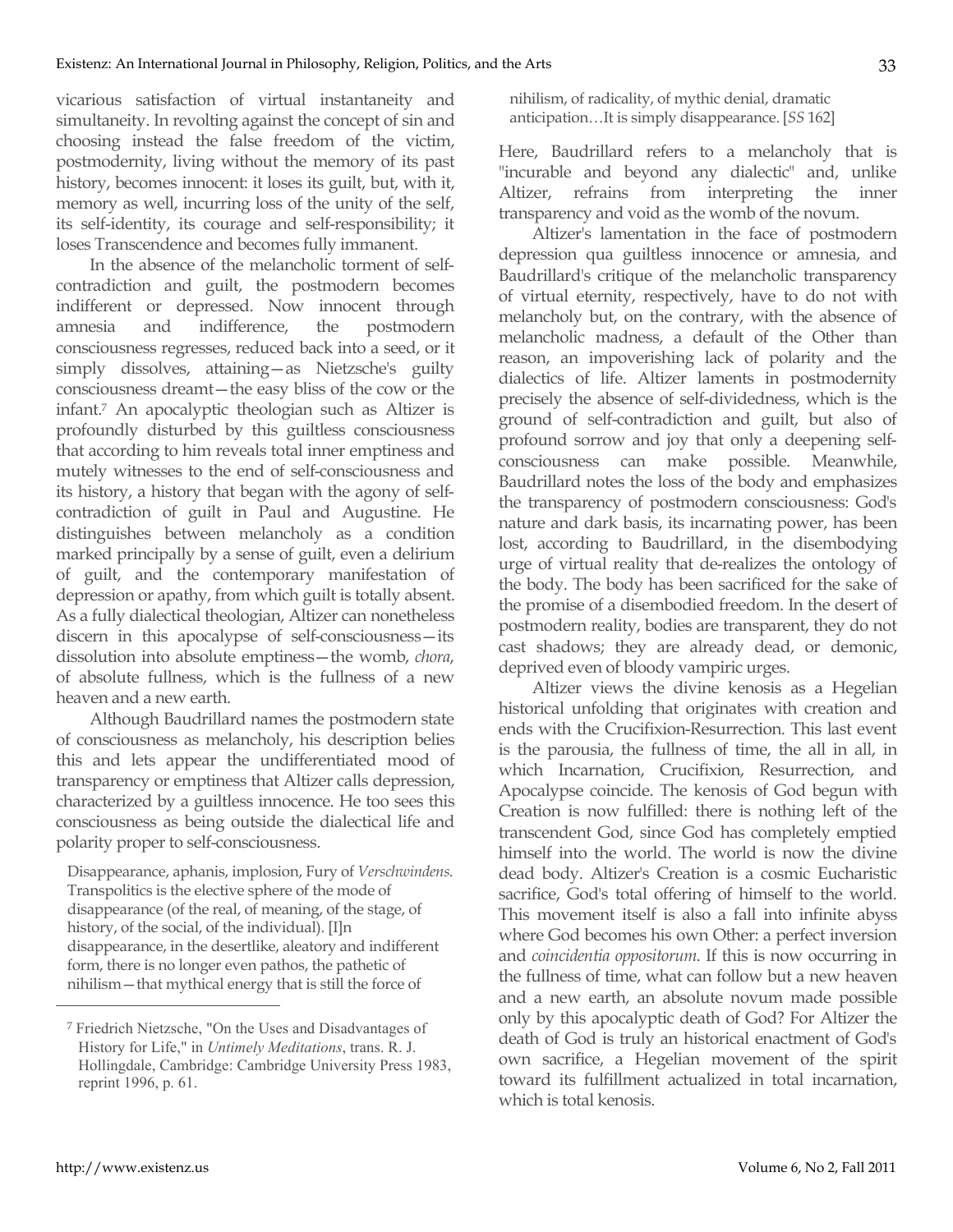As a Hegelian, Altizer follows the total kenosis of God into its Other without remainder as an apocalypse that is being fulfilled in postmodernity but was initiated *ab origine*. The apocalyptic *parousia* is kairotically fulfilled in the world of creation and time, where God is all in all but as a God *en abime*, or as God's Other.

What is the ground and meaning of postmodern mood? Altizer interprets the guiltless depression as a sign of the end of self-consciousness; it thus appears as if in response to God's death or eclipse, consciousness withdraws Baudrillard, in his turn, refers to the brave new world that has gradually replaced modernity with the nothing and can be named only apocalyptically—as a "post-," in the aftermath of the disappearance of our concepts of life and history.

As Baudrillard observes, due to the acceleration of technological advances, we are living now the actualization of our sublime and obsessive metaphors; from Descartes' mind in a vat of virtual computerized hyperreality to Hegel's spurious infinite of cloned eternity. Nietzsche was prophetic in his abhorrence of Platonism, and of the Platonism for the masses, Christianity. Like Schelling before him, as well as Kierkegaard, he recognized the dehumanizing potential inherent in idealism and rationalism; in any idea abstracted from the body, or as Schelling put it, "the unresisting ether of the concept," "lacking true life."8 Baudrillard laments the literalism of the hermeneutics that grounds this actualization of our dreams and desires. Not being a theologian, but a theorist of culture with Marxist leanings, Baudrillard refuses to transcend in theological hope, philosophical paradox, or dialectics the desert of the postmodern hyperreality. Baudrillard would agree with Houellebecq's speculation in his own apocalyptic utopia, that we are living through the third (and last for us) metaphysical crisis or change of metaphysical paradigm—the first having been the advent of Christianity, and the second the medieval discovery of science that replaced the former—that is, from the human to the posthuman.<sup>9</sup> The postmodern shift in metaphysical paradigm ushers us out of the human world of polarity, of evil and freedom, of love and death, and into a Hegelian spurious infinite of the technological eternity of the artificially human. Kierkegaard's nightmarish Hegelianism, in which the spirit has marched over the individual in the infamous leap of *Aufhebung,* is being actualized in the taking over of the world by the systems, the web spun by the spider of Socrates' reason, thus realizing Nietzsche's apocalyptic and prophetic warning against the irrationality of excessive rationality; as if the cunning of reason is fulfilling our innermost desire, that of selftranscendence, in a perverse way; as if a malign demiurge demonically playing God, is mockingly fulfilling our petitionary prayers and actualizing our dream literally: self-transcendence as a leaping over ourselves, a going beyond our humanity, our own jumping over the moon (pace Kierkegaard); or as if an ancient Greek divinity is punishing by saturation our hubris. The hellish punishment, paradoxically, is literal fulfillment as a mock fulfillment ensured by a literally minded demiurge, a lesser god, or by God's Other, that thus ends dream, longing, and desire. Baudrillard calls this the saturation of systems, whose offspring is melancholia:

Melancholia is the brutal affection that characterizes our saturated systems. Once the hope of balancing good and evil, true and false, indeed of confronting some values of the same order, once the more general hope of a relation of forces and a stake has vanished. Everywhere, always, the system is too strong, hegemonic. [*SS* 163]

Heidegger tried again and again to understand whether Schelling could find a place for both freedom and the system. In his commentary on Schelling's *Treatise on Freedom*, Heidegger discusses the will to a system of freedom and the "not-yet" of the Ground.10 At

 $\overline{a}$ 

<sup>8</sup> F. W. J. von Schelling, *On the History of Modern Philosophy*, trans. Andrew Bowie, Cambridge: Cambridge University Press 1994, p. 146 and p. 143.

<sup>9</sup> Michel Houellebecq, *The Elementary Particles*, trans. Frank Wynne, New York: Vintage International, 2001.

<sup>10</sup> Martin Heidegger, *Schelling's Treatise on the Essence of Human Freedom*, trans. Joan Stambaugh, Athens: Ohio University Press, 1985. [Henceforth cited as *STE*] If the *will to system* appears only with modernity and reaches fulfillment in German Idealism, German Protestantism through Nicolaus Cusanus, Luther, Sebastian Frank, and Jacob Boehme and Albrecht Dürer had already inscribed itself on that path. In this process, Heidegger believes, "through German Protestantism in the Reformation not only Roman dogma was changed, but also the Roman-Oriental form of the Christian experience of Being was transformed" to accommodate a wider horizon (*STE* 31). System in its true sense as "the conscious joining of the jointure and coherence of Being itself" (*STE* 28) is the true task of philosophy, according to Heidegger, and "[t]he possibility of the system of knowledge and the will to system as a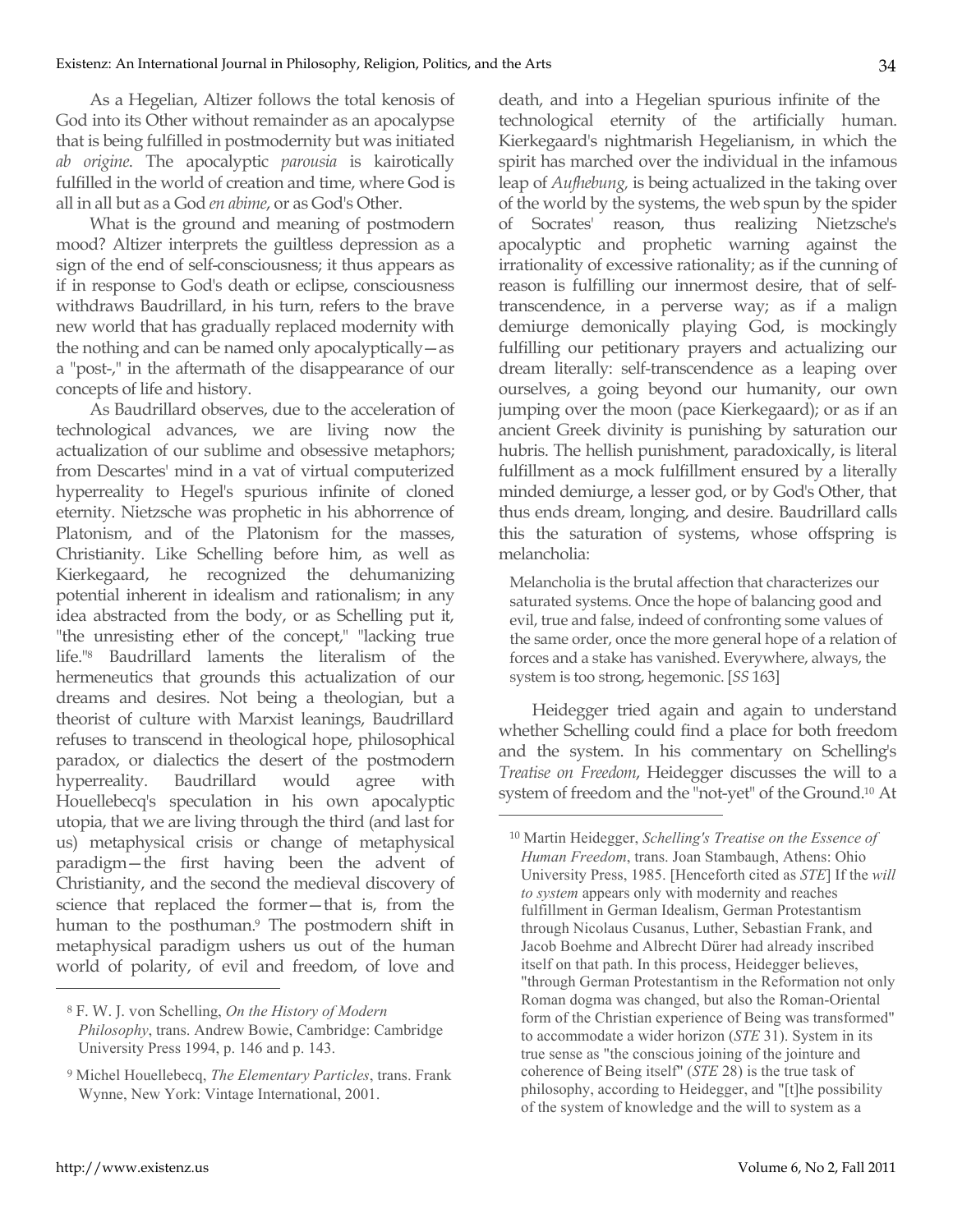the end of his questioning Heidegger concludes that "freedom's incomprehensibility consists in the fact that it resists comprehension since...freedom transposes us into the occurrence of Being, not in the mere representation of it" (*STE* 162). This is a clear affirmation of the fundamental impossibility of a system of freedom, or of comprehending the incomprehensible in a system of freedom, because it is the essential nature of freedom to evade conceptual encapsulation. The impossibility of "the jointure of Being" (as Heidegger defines system) to contain freedom affirms freedom as essentially disruptive and conceptually unknowable.

The demonic actualization of our hyper-rational visions in the web of systems appears to illustrate for us today the sin of erroneous or intentionally perverse interpretation, limited and literal, in the form of a manmade artifact, literally, a *paradis artificiel*, a paradise from which the tree of good and evil is absent and where the tree of life bears artificial or virtual fruit; a barren topos, a desert. Indeed, Baudrillard insists that the hyper real world of postmodernity situates itself outside the dialectical play of polarity, a beyondness that explains its dead and deadening nature; it is according to him, "a simulated transparency of all things…a simulacrum of the materialist or idealist realization of the world in hyperreality." The culmination of Baudrillard's vision of apocalyptic negation of apocalypse or simulacrum of the novum reaches its mock parousia with the metamorphosis of God: in the world of the virtual, "God is not dead, he has become hyperreal" (*SS* 159). Hyperreal God, outside polarity, nature, and life, the desert of reality or the spurious infinity of a *paradis artificiel*—is not that rather an actualization of Hell? Or is it beyond both Heaven and Hell? If the latter, then, is it a complete reversal or withdrawal out of creation and into the Absolute Indifference of the before-the-beginning? Indeed, Baudrillard explains it as the translation of the actual world into its simulation, which eliminates the mystery of Incarnation. By entering its mirrored image and assuming a virtual existence, postmodernity inhabits the land of the shadows and lives its own death eternally. One could conclude that Baudrillardian postmodernity is living through its damnation. The bodies have been judged and will not be raised.

What is ultimately lamented in Baudrillard's hyperreality is a paradoxical twofold: the actualization of human aspirations, dreams, and metaphors, on the one hand; on the other, the loss of the body. Both "transcend" the Incarnation. All Gnostic idealisms and rationalisms, as well as literal materialism, are refusals of Incarnation. The *Lebenphilosophies* and *Naturphilosophie* of a Boehme or a Schelling, of Nietzsche and Kierkegaard, all manifest concern for the preservation of the Christian mystery of Incarnation and the sacredness of the person. Moreover, Boehme and Schelling consider Incarnation as the *telos* of God's manifestation.

Confronted with the postmodern mode of disappearance of both body and dream, Baudrillard identifies three historical modes of nihilism: the Romantic, the surrealist, and the postmodern. The distinctions are significant for the curve of the Zeitgeist toward an eschatological moment: the Romantic nihilism destroyed the order of appearances; the surrealist nihilism undid the order of meaning; postmodern nihilism has transparency and has to do with the order of disappearance and its paradoxical accelerated inertia. He describes the latter's entropic excess: "A destiny of inertia for a saturated world. The phenomena of inertia are accelerating (if one can say that). The arrested forms proliferate, and growth is arrested in excrescence. Such is also the secret of hypertelie, of what goes further than its own end" (*SS* 161).

The hypertelic nature of this reality or rather hyperreality points to a cancerous proliferation beyond oneself, to the saturation of the system of hyperreality; it is a system without precedent, at least in the ontological orders we have witnessed to date. Although Baudrillard likes to identify melancholia of the system as our fundamental passion, and writes about eschatological crisis, he denies postmodern nihilism the darkness and apocalypticism previously associated in our imagination with the final ending:

manner of rediscovering the human being are the essential characteristics of the modern period" (*STE* 29). System is made possible by and assures the predominance of the mathematical and the self-certainty of thinking as the law of being and criterion for truth (*STE* 30); but, equally importantly, system involves "freeing man to himself" understood as "a setting free of man in the middle of beings as a whole, that totality (God-world-man) [must be] understood and ordered in terms of a unity of a jointure and as such a unity," "the freeing of man to freedom in the middle of beings as a whole"( *STE* 32). But the will to a system of freedom appears as the will to comprehend the in-comprehensible. Heidegger's reflections on Schelling polarize around this heroic attempt, this cause manquée.